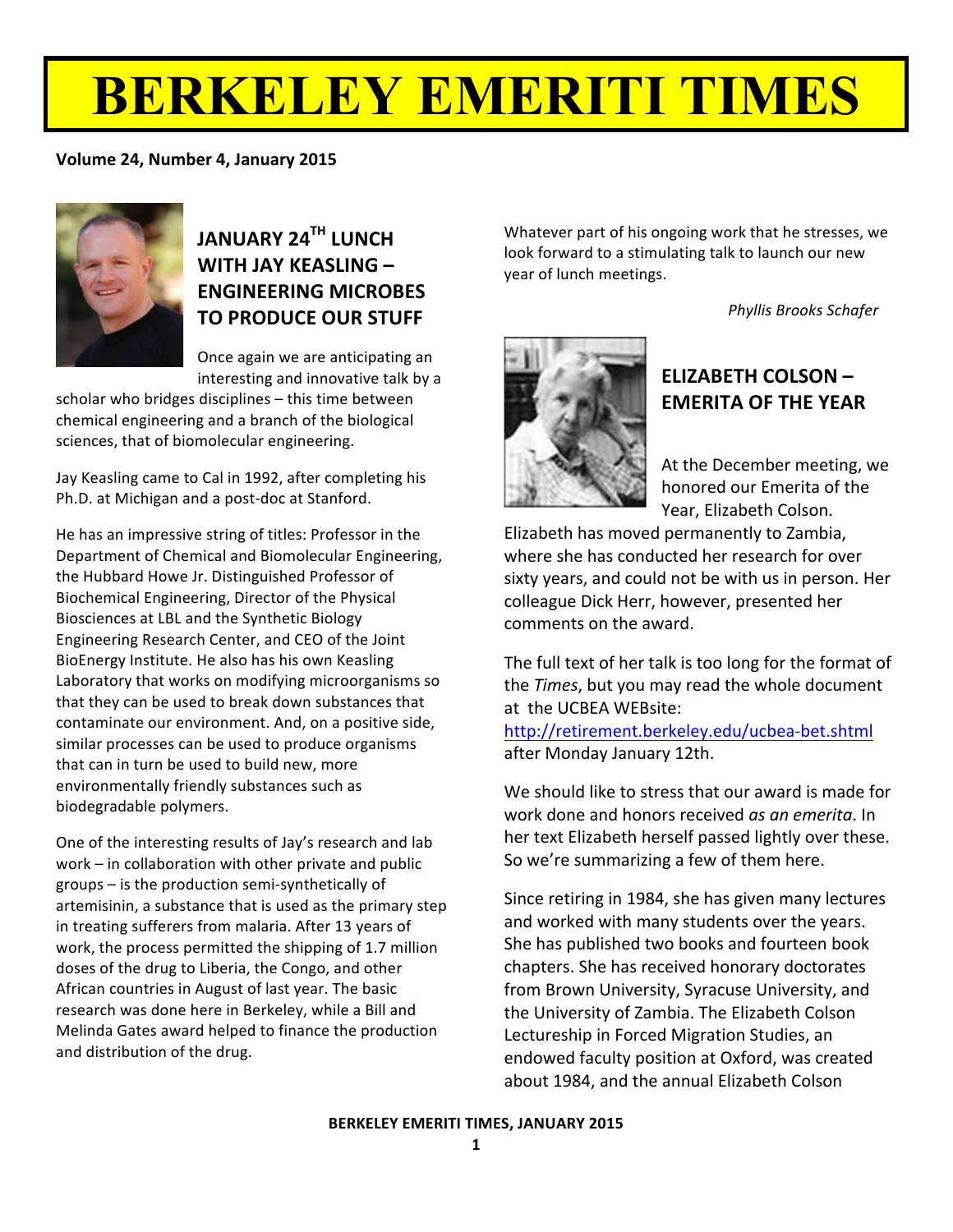Lecture in the Refugee Studies Programme at Oxford was initiated in 1989.

**SHORT TAKES: Emeriti Lunch Table, 2<sup>nd</sup> and 4<sup>th</sup>** Thursdays monthly at noon in the northwest **corner of The Great Hall in The Faculty Club. Pick** up a salad or sandwich, and find the table – **usually near the fireplace end of the Hall – with our** reservation sign. All are welcome to join in **our informal discussions!** 



#### **DECEMBER!6TH LUNCH!WITH!**

#### **MATIAS!TARNOPOLSKY!– THE!CAL!IN!CAL! PERFORMANCES**

Matias was introduced at the December lunch by Jack Kirsch, who cited his own appreciation of the growth of Cal Performances into a major presence on campus.

Matias himself stressed that the connection of Cal Performances with students was the most important.

In his remarks about the history of the program he cited the visit of the Theatre de la Ville from Paris as exemplifying what a troupe of performers can do as they work together for the arts. Sarah Berhardt's Greek Theater 1906 performance in Racine's Phèdre was essentially the first Cal Performance. Thus an uncompromising commitment to quality was innate even before the formal birth of the program.

Today Cal Performances engages everyone in the community – students, faculty, the wider community. But why and how are students involved?

Undergraduates entering Berkeley may never have been to a live performance of classical music, theater, or dance. Every new student should come to at least one performance. This introduction to great art and artists continues. Rather than arranging on single performances, the program includes artistic residencies over enough time to provide insight into many cultural and historical topics.

Taking the Vienna Philharmonic's visits as an example, he showed how students, through freshman seminars, have learned of the importance of the listening to artists as they study their historic context. (Matias himself, when learning the importance of World War I in school in England, had to study the war poets along with music of the time.) Why was this war seen as more important in Europe than in the U.S.? This led to a freshman seminar organized in 2011 (to continue through 2017) built around a series of Vienna Philharmonic concerts along with a two-day symposium on arts and culture shedding light on the lessons of history. Students even heard the conductor of the orchestra discuss the behavior and role of the orchestra since WW I, including some collaboration with the Nazi regime – sensitive topics that came out during their three-day residence.

Other artists on our stage connect with regular courses given in the English department, and the schools of Music and Journalism. Several of these courses are offered with support from the Mellon Foundation. Nick Matthews, for example, teaches a full course on "Vienna: 1900 to today." Students go to ten performances and meet the performers in rehearsals. Their questions run the gamut from "How long do you practice?" to queries about details of performance.

The faculty Committee on Arts and Letters sponsors such cross-over programs. For example, the great cellist Yoyo Ma has given more performances at Cal Performances than anywhere else in the Bay Area. He has talked on the subject of cultural citizenship, and the next morning has given master classes with students. Students can say, "Only in Berkeley could I have a chance to do that!"

To keep all this going, Cal Performances receives only 3% of their monetary support from campus funds. The rest comes from ticket sales and fund raising. Matias therefore ended his presentation with a plea to us all to keep up our attendance and donations to these wonderful programs.

**Phyllis Brooks Schafer**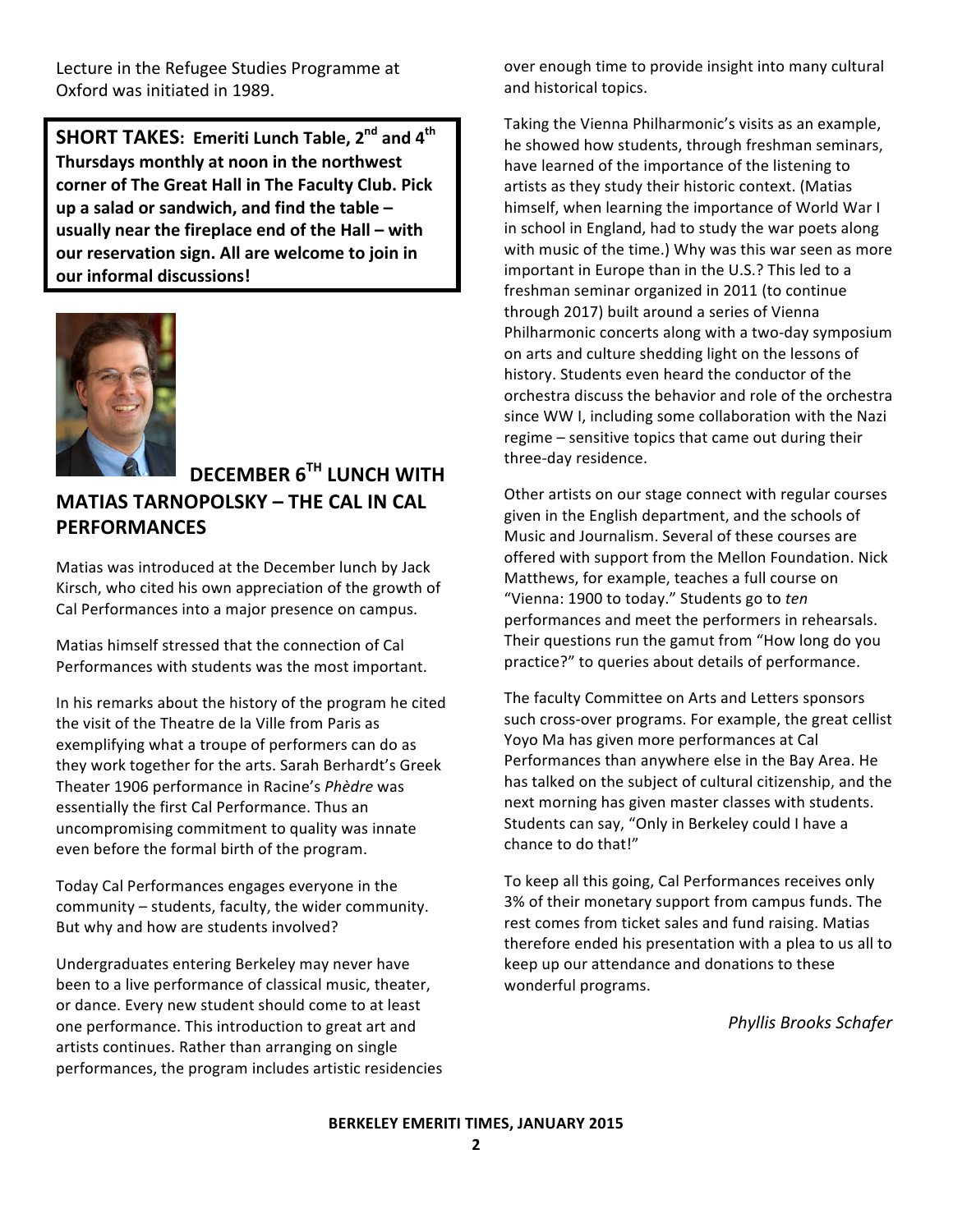

### **INTERVIEW WITH CARY SWEENEY – John! Swartzberg!and!S. Davis**

Cary Sweeny is the Director of the UC Berkeley Retirement Center. A native of southern Virginia, she holds a Master of Gerontology from Virginia Commonwealth University where she focused on adult Education. She has managed educational programs in geriatrics and gerontology for 14+ years. Cary recently worked at UCSF as Project Director of the Hartford Center of Gerontological Nursing Excellence, and Program Manager of the NorCal Geriatric Education Center, Division of Geriatrics, UCSF School of Medicine.

Q. What are the most prominent issues facing emeriti faculty?

A. Retirees are healthier and living longer than previous generations, resulting in longer periods of retirement. Consequently many want to remain engaged and a number are interested in contributing to society and have the time and energy to do so. There are obstacles: Often the problem is that emeriti are unaware of the options and possibilities. Also, they like other elders in our society, confront a culture that doesn't fit with aging and retirement. Retirement is an opportunity for deep thinking and reflection – while our society is centered around rapid industrial production.

Q. What ideas do you have for addressing this issue?

A. The best approach is to develop connections between retirees with particular skills and interests, and those in the community who can benefit from their talents. Retirees have experience and wisdom to impart, but we live in a fast-paced world and taking the time to listen and learn from them is a diminishing part of our culture.

We need to create a space and infrastructure for those who want to participate. Web-based sites are helpful, but people still need to find them and have easy access to them.

Our faculty needs to plan for their retirement with the same energy that they prepared for their career. At our retirement center we try and start a dialog earlier with faculty approaching retirement-encouraging them to

take pause, reflect and consider "what's next." But, we often run into the "I'll think about this tomorrow" attitude. In life we have multiple opportunities to consider the next phase in our life- high school, college, marriage, children... all along the way these moments give us pause. Retirement or "re-engagement" is another moment in life where we can pause and consider – "what do I want to do with the next 10, 15, 20 years of my life?"

Q. How does one plan a retirement?

A. There is no single answer to this. We might create techniques similar to those of financial planners. They assess needs, ask questions about goals, risk tolerance, and resources before making a plan. A non-financial retirement plan would start by suggesting themes of interests. It is important to start a process and know that it will not happen overnight. University of Southern California has tried to do this with their "retirement navigator-" a program designed to help walk faculty through the retirement maze. This could serve as a possible model for UCB.

Q. There is a movement toward "aging in place." One aspect of this movement allows seniors to remain in their current home where they may have been for decades. How does this work?

A. Ashby Village in Berkeley is a good example of this. This is a community-based network of members who can access various services most of which are carried out by volunteers. There are two components: a group with certain needs, and a network of those to service those needs. The unifying theme is that it's for people who desire to remain in their own homes as they get older. It acknowledges and addresses the fact that as we age we increasingly need assistance and support.

Q. Is this model suitable for all?

A. It is a very affordable option for many and is particularly a good fit for those who want to stay in their home as long as possible. Often seniors have paid off their homes and their living costs are low, particularly when compared to assisted living facilities. Nevertheless, those using this system need to be generally independent without major disabilities. The system works well for those who need occasional assistance with home repairs, a ride to an event or appointment, or perhaps computer consultation or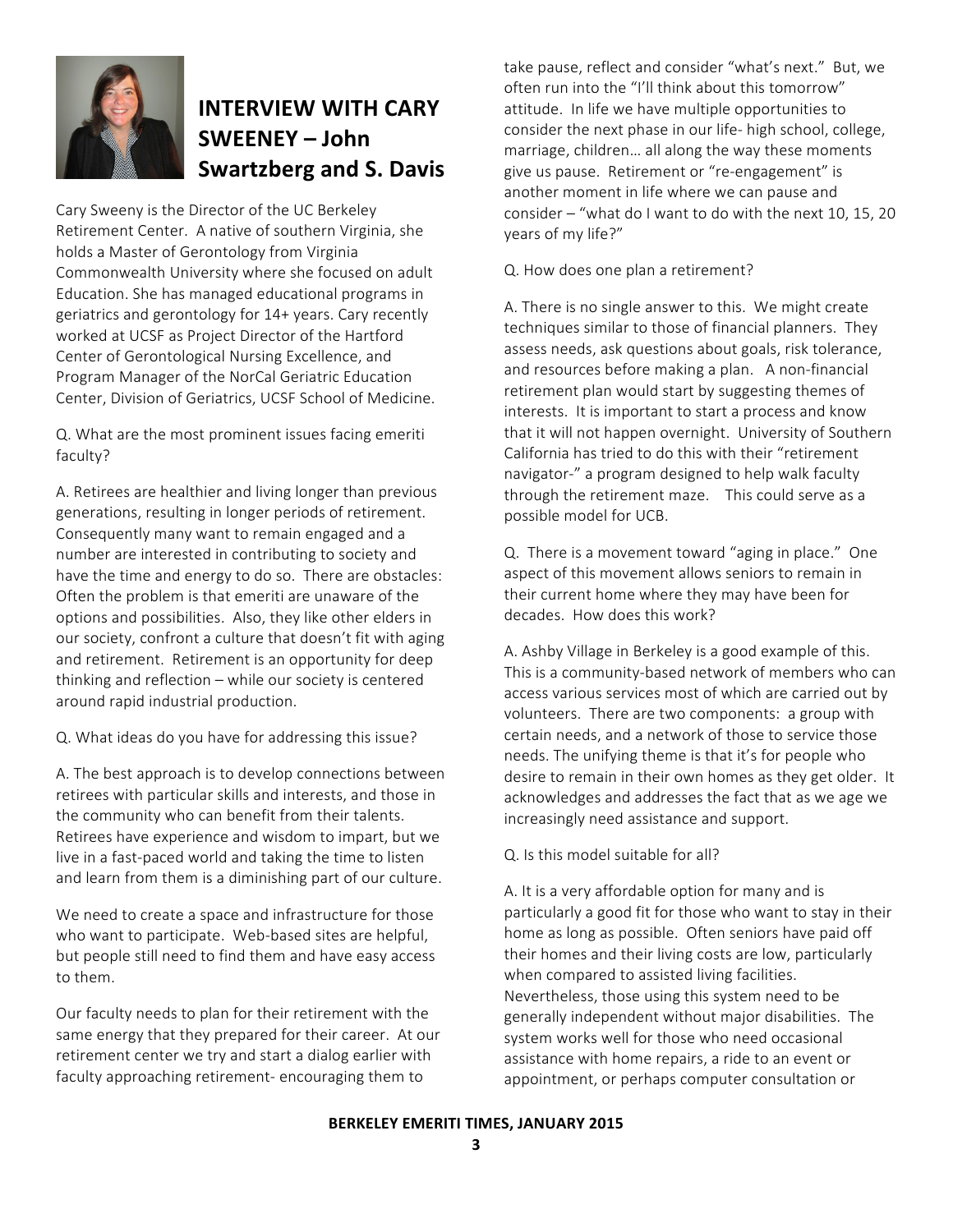repair. It also has an important sociological advantage of establishing and nurturing a community.

Q. How do you see the evolution of the Retirement Center's role with the Emeriti Association over the next decade?

A. I see a closer alignment between the Emeriti Association and the retirement center; it makes sense to join forces as much as we can to increase awareness of possibilities in retirement. The Emeriti Association is a wonderful example of the many ways Emeriti can pick and choose where they put their energy and offer valuable time and resources to the campus and community

**SHORT TAKES: Remember John Swartzberg's** warning on the danger to us all during flu and pneumonia season. Two new pneumonia vaccines are available and taking both is recommended! First, Prevnar 13, and then Pneumovax 23 (6 to 12 months later). See the November 2014 Emeriti Times for more details.

#### **VOLUNTEER ACTIVITY IN COURSE DEVELOPMENT AND TEACHING FOR A FREE UNIVERSITY**

Shai Reshef, Founder and President of University of the People, spoke with members of UCBEA late this fall regarding how interested Emeriti might engage with the world's first non-profit, tuition-free, accredited, online academic institution. Active faculty and emeriti from several schools and governmental agencies have already engaged with U. of the People to create and teach online courses that result in Associate and Bachelor's degrees in Business Administration and Computer Science. The University was founded in 2009 with the goal of allowing students all over the world to have access to an education that would allow them to enter into the workforce at a skilled level.

President Reshef had heard of UCBEA and its active Emeriti, and he invited Emeriti to consider being involved in course development, or teaching, courses in a new undergraduate area of Health Sciences or in a new graduate Master in Business Administration

Program or in the General Education area in Arts and Sciences. These are volunteer activities. At least two ways to learn more: (1) the website at uopeople.edu, or (2) meeting with President Reshef on his next visit to the Berkeley Campus in February (contact us at emeriti@berkeley.edu).

Our own Chancellor Nicholas Dirks is on the President's Council for University of the People as an advisor. This University is accredited by the Accreditation Commission of the Distance Education Accrediting Commission (DEAC), a U.S. Department of Education authorized accrediting agency.



#### **Caroline Kane**

#### **PRESIDENT'S MESSAGE**

#### **Greetings colleagues,**

Happy New Year everyone! Let us hope and work toward a healthy 2015 with collegiality in our governmental halls (I can dream, can't I?) and with a rainy winter and spring to ameliorate our enduring drought.

We start the New Year with a squabble among healthcare and health insurance providers that pits Sutter Health against Blue Shield, but that usually resolves prior to any fallout from the showdown. Your Board and the Faculty Welfare Committee on campus and system wide are following this issue closely. Please let me know if your own healthcare providers send you alerts or are wringing their hands on your behalf. You will receive more information as we hear it. Otherwise. all seems stable on the health insurance front from the University except the continuing reduction in University contribution (by another 3% this year) for premiums for retirees, and of course, the continued increase in healthcare costs and thus premiums in and of themselves.

On a much happier note, UCBEA continues to work with others on the Retirement Center Policy Board to expand the Transforming Retirement effort. In this vein, the Vice Provost for Faculty and her Office for Faculty Equity and Welfare has a new online site specifically for Emeriti and for those soon-to-be Emeriti. This site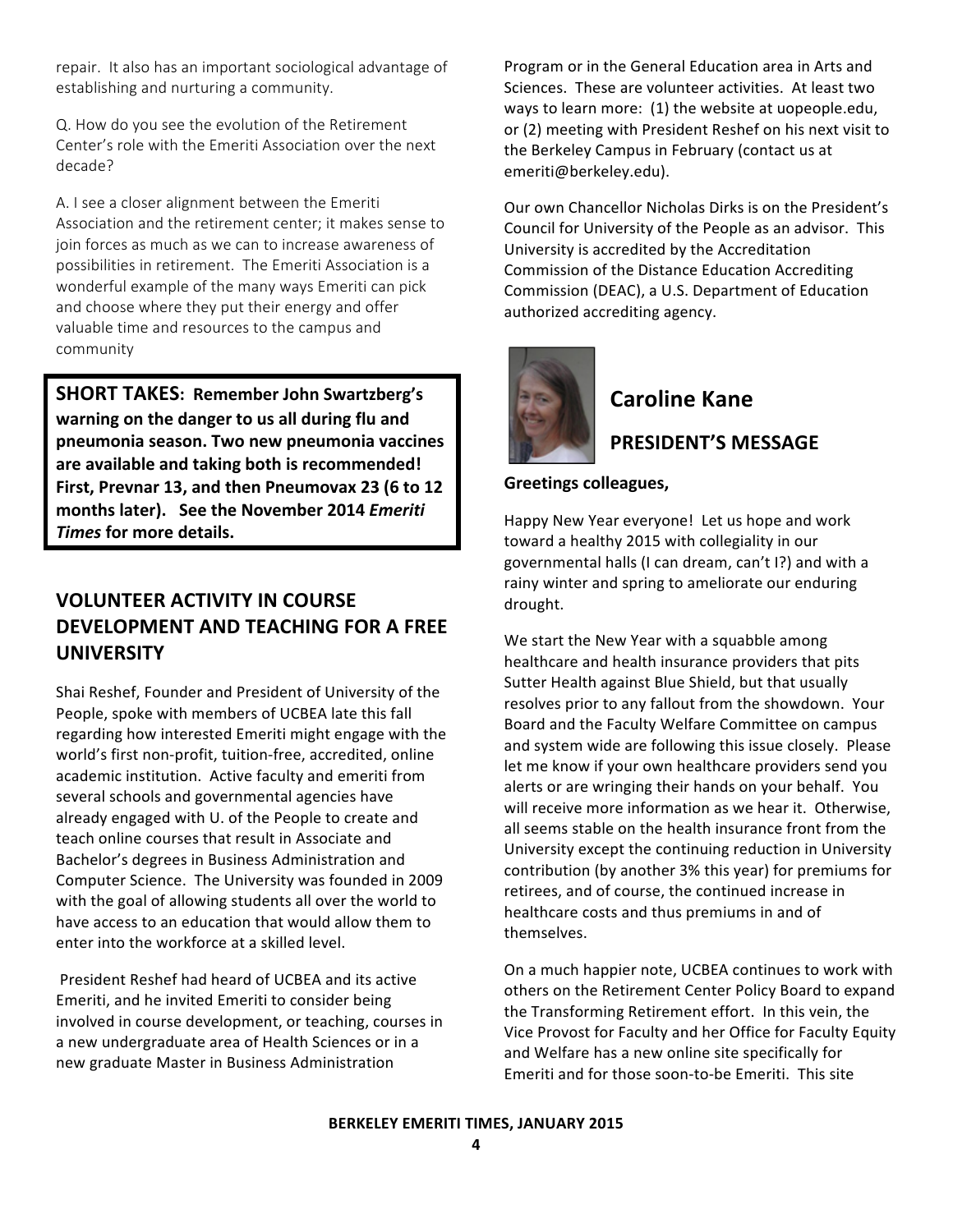includes information on a Pathway to Retirement Option that allows faculty thinking about retirement to plan the last 1-2 active years in a way that works for them and for their departments. It also allows a more predictable transition into the next phase of one's career after retiring from Berkeley. See the site for more information, and share it with your colleagues: http://ofew-

retirement.berkeley.edu/retirement/pathwayretirement-option

I hope to see many of you at our first lunch of the year on January 24<sup>th</sup> at the Faculty Club. Our speaker will be Berkeley's Chemical Engineering Professor Jay Keasling, a pioneer in "systems biology" who also has been a leader in developing alternative methods for producing malaria-battling drugs for the less developed world. His talk is certain to be both provocative and entertaining.

Best,

Caroline, President UCBEA

#### **RETIREMENT CENTER UPDATE**

Check the Center's website retirement.berkeley.edu.

#### **Remember the New Retirement Center Location** and Walk-In Hours

The UCB Retirement Center now in 101 University Hall, on the ground floor of the tall building located at the corner of University Avenue and Oxford Street. Drop-in hours are still Monday-Friday, 1pm-4pm.!

See John Swartzberg and Sam Davis's interview with Cary Sweeney, the recently appointed director of the Center, in this issue of the EAT.

#### **UCBRC!Publication!***Center'Piece*

For details of upcoming activities you may also consult the current issue of the Retirement Center's publication *Center Piece* at http://retirement.berkeley.edu/pdf/CPfa14.pdf.

EMERITI TIMES: Published before each meeting of the UC Berkeley Emeriti Association to give all our members information about meetings, Board actions, and pertinent campus news and policies, along with interviews and items of general interest. Editor-Writer: Phyllis Brooks Schafer.

#### **UC BERKELEY EMERITI ASSOCIATION 2014-2015**

**OFFICERS President Caroline M. Kane kanecm@berkeley.edu**

**First Vice President Sheldon!Zedeck zedeck@berkeley.edu**

**Second Vice President John Cummins johncummins7@gmail.com**

> **Interim Treasurer Amy!Block!Joy** abjoy@ucdavis.edu

**Secretary Barbara!Davis bgd@berkeley.edu**

#### **MEMBERS AT LARGE**

**Beth Burnside, Ruth Berins Collier Richard Herr, Jack Kirsch, Mary Ann Mason, Calvin Moore, Karl Pister, John Swartzberg** 

**CUCEA!REPRESENTATIVE Caroline M. Kane** 

**PAST!PRESIDENTS Edwin E. Epstein, Roger Glassey Richard Malkin, Louise Taylor, Lawrence Waldron** 

**STEWARDS Sue Cork Joan Glassey Mary Mortimer**